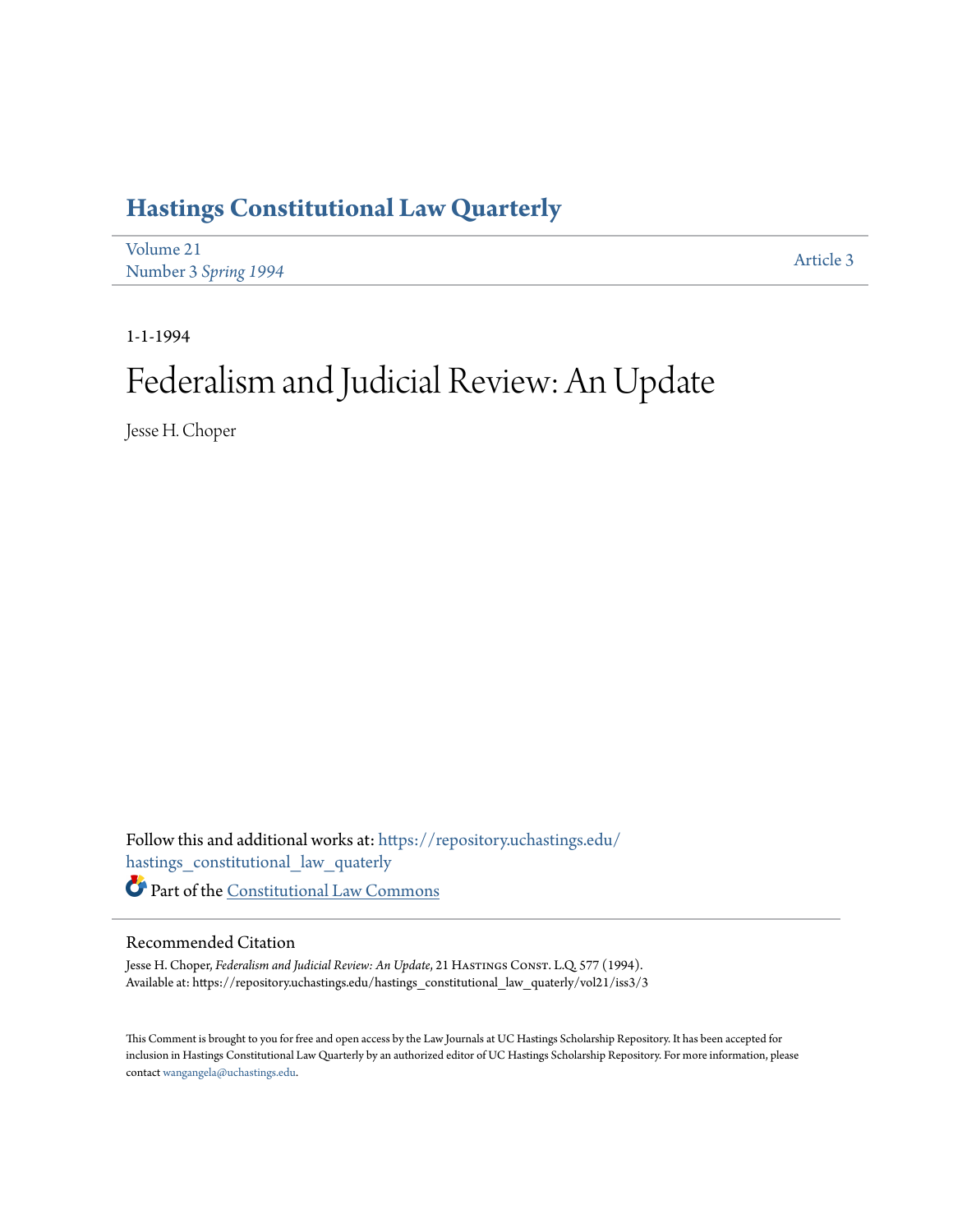## *Commentary*

## Federalism and Judicial Review: An Update

#### *By* **JESSE** H. **CHOPER\***

For nearly two decades, I have urged that the Supreme Court should not decide constitutional questions respecting the power of the national government vis-d-vis the states; rather, the issue of whether federal action is beyond the authority of the national government and thus violates states' rights should be treated as nonjusticiable, with the final resolution relegated to the political branches.' When I began seriously developing this Federalism Proposal in the early 1970s,<sup>2</sup> nearly forty years had passed since an opinion of the Court had held that national legislative or executive action violated the Tenth Amendment's assurance of states' rights.<sup>3</sup> Although the Court had by no means adopted my Federalism Proposal in theory, it had done so in practice-consistently upholding broad congressional exercises of regulatory power since the mid-1930s that affected both state and municipal governments themselves, as well as private persons and businesses located within the states.<sup>4</sup>

**<sup>\*</sup>** Earl Warren Professor of Public Law, University of California at Berkeley (Boalt Hall). D. Hu. Litt., Wilkes College; LL.B., University of Pennsylvania; B.S. Wilkes College.

**<sup>1.</sup>** First published as Jesse H. Choper, *The Scope of National Power Vis-a-Vis the States: The Dispensability of Judicial Review,* 86 YALE **LJ.** 1552 (1977) [hereinafter Choper, *The Scope of National Power*], this proposal became a chapter in JESSE H. CHOPER, JUDICIAL REVIEW **AND** THE NATIONAL POLITICAL PRocEss: A FUNCTIONAL RE-CONSIDERATION **OF** THE ROLE OF **THE SUPREME COURT** (1980) [hereinafter CHOPER, **JUDIcIAL** REVIEW].

<sup>2.</sup> For an earlier suggestion, see Jesse H. Choper, *On the Warren Court and Judicial Review,* 17 CATH. U. L. REv. 20, 39-41 (1967).

<sup>3.</sup> In *Oregon v. Mitchell*, 400 U.S. 112 (1970), the Justices ruled (5-4)—without an opinion for the Court-that Congress had no power under section five of the Fourteenth Amendment to lower the voting age to eighteen in state and local elections. This outcome was overturned in less than a year with the ratification of the 26th Amendment.

*<sup>4.</sup> See* WILLIAM B. LOCKHART **ET** AL., CONSITUTIONAL LAW: CAsEs-COMmENTs-QUESTIONS 98-154 (7th ed. 1991).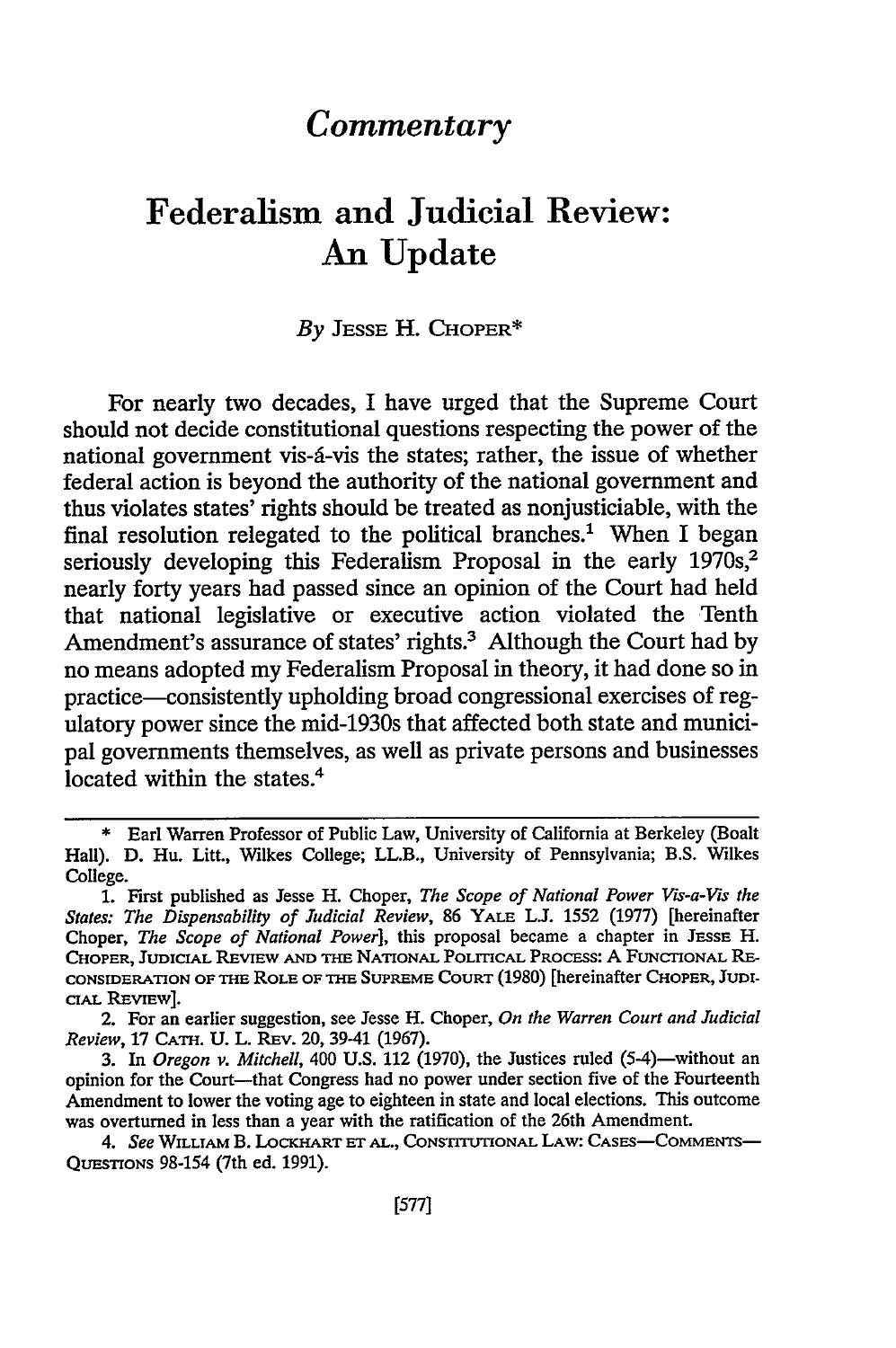A dramatic change occurred, however, in 1976. In the celebrated decision of *National League of Cities v. Usery,5* the Court held that Congress lacked power under the Commerce Clause to regulate the wages and hours of all state and municipal employees, including those in police and fire departments, schools, and hospitals. Although affirming that federal minimum wage legislation is plainly permissible under the Commerce Clause as applied to private businesses within the states, the Court-overruling its 1968 decision in *Maryland v.*  $Wirtz^{6}$ —reasoned that it was unconstitutional if federal action (1) regulated the "States qua States" and (2) interfered with integral government functions traditionally performed by state and local governments.7 The Court defined "integral operations of state governments" as those that were essential to the separate and independent existence of the states.<sup>8</sup>

During the next six years, the Court wrestled with this amorphous constitutional standard, finding that a series of congressional enactments did not abridge it.<sup>9</sup> For instance, in 1981, the Court upheld a federal statute that regulated the activities of coal mining companies, even though the act of Congress displaced analogous state regulations unless the states themselves imposed the federal standards.<sup>10</sup> The Court reasoned that this was not "directed to States as States."<sup>11</sup> The following year, the Court approved federal regulation of the labormanagement relations of a railroad owned by the state of New York, opining that the operation of a railroad was not a function "traditionally performed by state or local governments." $12$  A year later, the Court held that a federal statute forbidding age discrimination could be applied to bar Wyoming's mandatory-retirement-at-age-55 rule for fish and game wardens, concluding that this did not "directly impair the State's ability to structure integral operations."<sup>13</sup> In the instance probably most intrusive to the states of all, the Court upheld a federal

*9. See* Field, *supra* note 8, at 91-95.

10. Hodel v. Virginia Surface Mining & Reclamation Ass'n, 452 U.S. 264, 305 (1981).

12. United Transp. Union v. Long Island R.R., 455 U.S. 678, 686 (1982).

13. Equal Employment Opportunity Comm'n v. Wyoming, 460 U.S. 226, 238-39 (1983) (internal quotation omitted).

<sup>5. 426</sup> U.S. 833 (1976).

<sup>6. 392</sup> U.S. 183 (1968).

*<sup>7.</sup> National League of Cities,* 426 U.S. at 851-55.

<sup>8.</sup> *Id.* at 851-52. For the view that this result "runs counter to the accepted and historically accurate reading of the tenth amendment," and is "supported neither by the framers' intent nor by any constitutional language," see Martha A. Field, Garcia v. San Antonio Metropolitan Transit Authority: *The Demise of a Misguided Doctrine,* 99 HARV. L. REv. 84, 100, 103 (1985).

<sup>11.</sup> *Id.* at 265.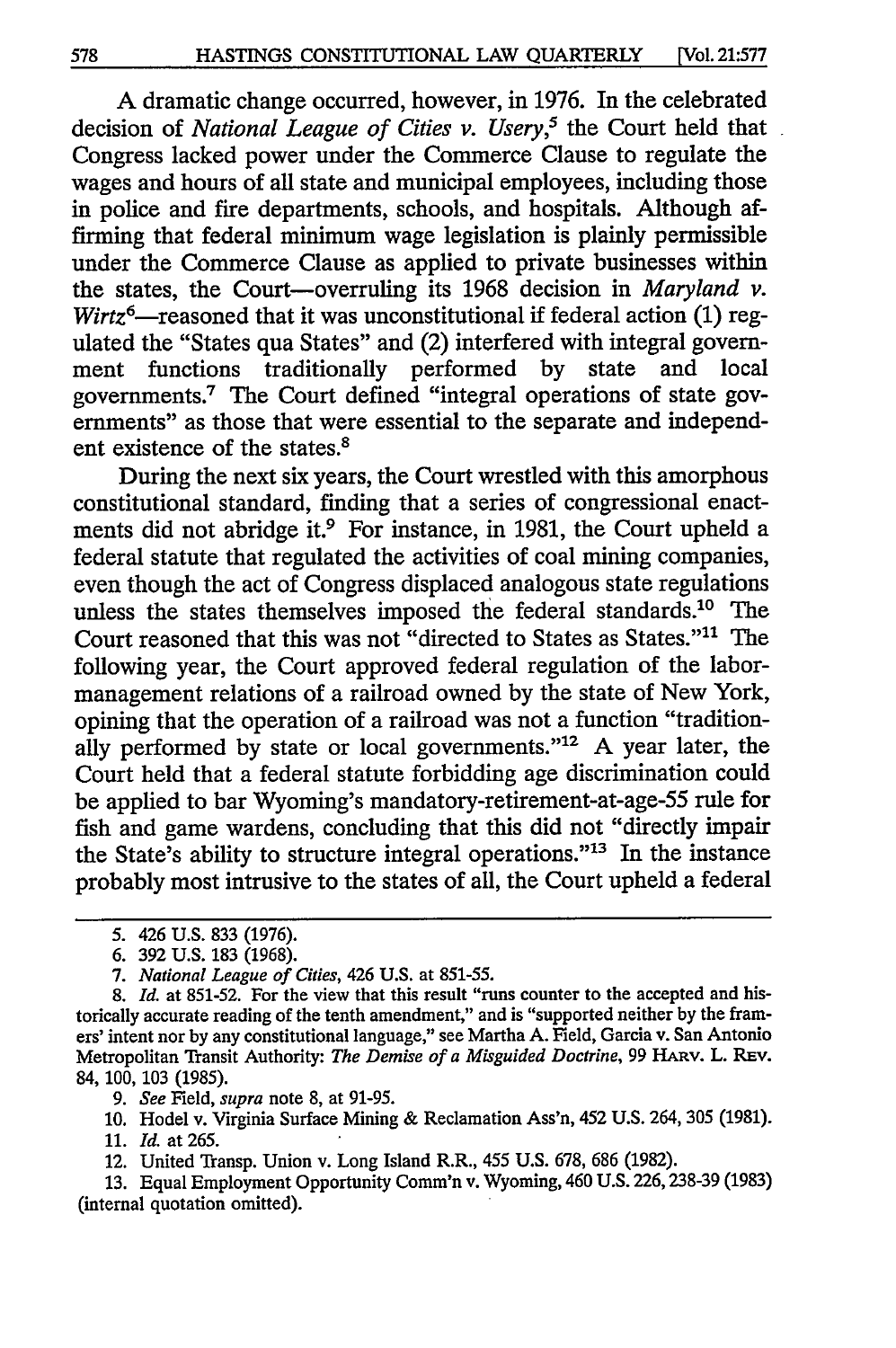law that required state agencies regulating power companies to **(1)** adjudicate disputes concerning federal policies, (2) consider adopting substantive federal policies and to give reasons for their decisions with respect to this, and (3) afford certain procedural rights with respect to all of these activities.14 Finally, in 1985, in *Garcia v. San Antonio Metropolitan Transit Authority*,<sup>15</sup> the Court—recognizing that the *National League of Cities* standard was "unsound in principle and unworkable in practice"<sup>16</sup>—overruled its earlier decision. Reasoning that "[s]tate sovereign interests **...** are more properly protected by procedural safeguards inherent in the structure of the federal system than by judicially created limitations on federal power,"<sup>17</sup> a majority of the Justices relied on the seemingly radical theory of my Federalism Proposal.<sup>18</sup>

The reach of the Court's doctrine, however, was specifically confined to national regulation of the "States as States;"<sup>19</sup> it clearly did not apply-as did the Federalism Proposal-to federal regulation of private persons or activities within the states.20 Moreover, the Court hesitated to follow the logic of the Federalism Proposal to its ultimate conclusion, even in respect to national regulation of the states as states. Rather than unconditionally delegating final resolution of the constitutional issue to the national political branches, the Court implied that it would consider "the possibility that some extraordinary defects in the national political process might render congressional regulation of state activities invalid under the Tenth Amendment."<sup>21</sup> Despite these restrictions, the *Garcia* ruling evoked a heated dissent from four members of the Court, with then-Justice Rehnquist plainly implying that the decision would be overruled just as soon as the *Na-*

14. Federal Energy Regulatory Comm'n v. Mississippi, 456 U.S. 742 (1982).

- **15.** 469 **U.S.** 528 (1985).
- **16.** *Id.* at 546.
- **17.** *Id.* at 552.
- **18.** *Id.* at **551 n.11,** 554 n.18.
- **19.** Id. at 537.

20. Paradoxically, *Garcia's* greater deference to the federal legislative process in respect to congressional regulation of state government operations (in contrast to the activities of private persons and businesses within the state) was directly opposed to *National League of Cities'* enhanced judicial protection for the "integral operations of state governments."

21. South Carolina v. Baker, 485 U.S. 505, **512** (1988). For discussion of this opening for judicial intervention, see Andrzej Rapaczynski, *From Sovereignty to Process: The Jurisprudence of Federalism After* Garcia, 1985 Sup. Or. REv. 341.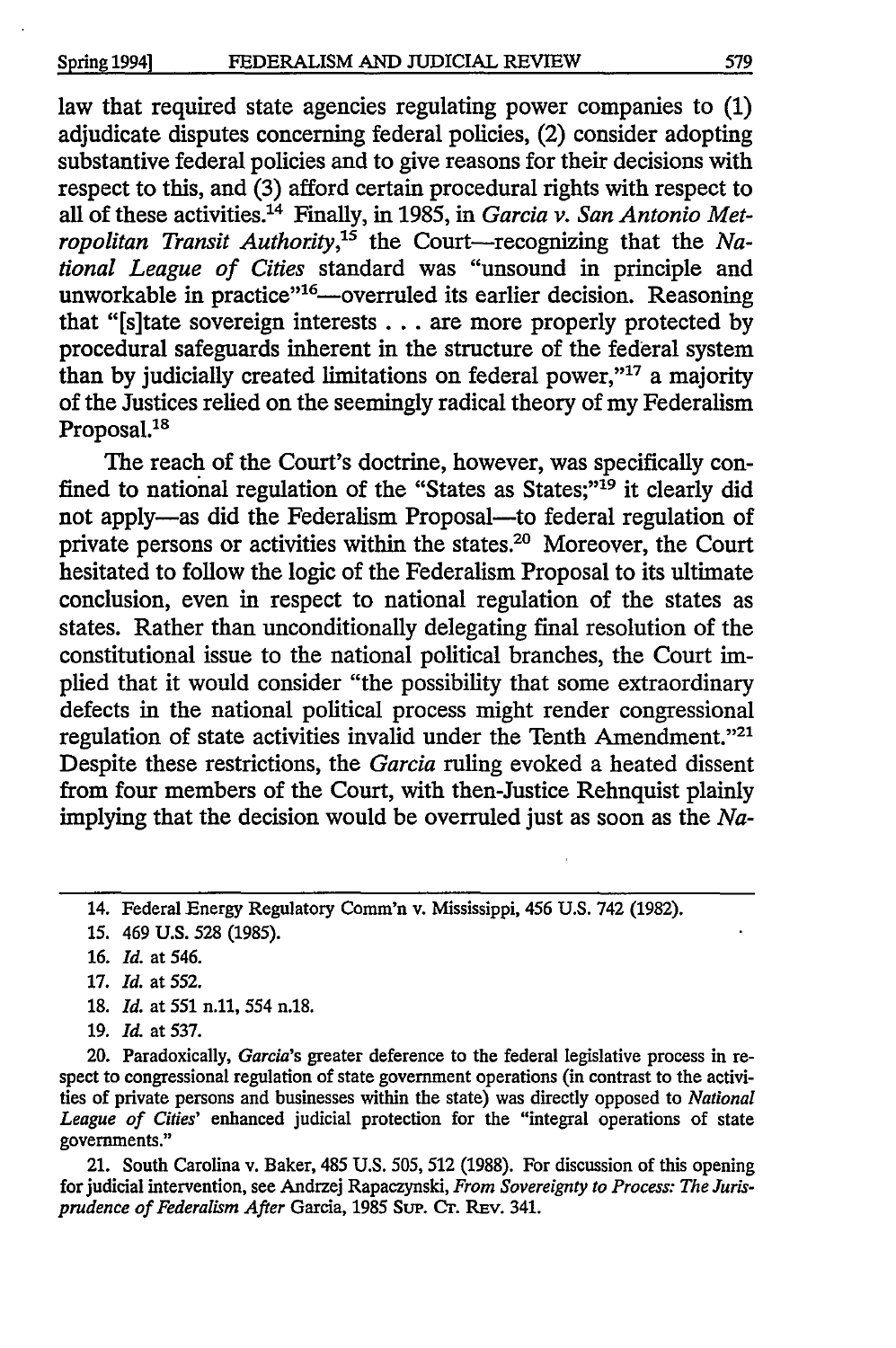*tional League of Cities* principle "again command[ed] the support of a majority of this Court."<sup>22</sup>

*Garcia* represented the Federalism Proposal's high-water mark. Even during the period that its five-Justice majority remained on the bench, the Court declined to avail itself of several opportunities to extend its rationale beyond exercises of federal authority under the Commerce Clause. Thus, in *South Dakota v. Dole*<sup>23</sup> where Congress had withheld 5% of federal highway funds from any state that did not raise its minimum drinking age to 21, rather than apply the *Garcia* principle to the federal spending power and hold that "the fundamental limitation that the constitutional scheme imposes... to protect the 'States as States' is one of process rather than one of result,"24 Chief Justice Rehnquist, assigning the opinion to himself, upheld the conditioned expenditure *on the merits.* Although conceding that Congress could act "indirectly under its spending power to *encourage''25* state action that it could not *compel* under its regulatory powers, the Court's ruling explicitly affirmed the existence of a judicially enforceable substantive restriction on federal expenditures: **"[I]n** some circumstances the financial inducement offered by Congress might be so coercive as to pass the point at which 'pressure turns into compulsion."<sup>26</sup> Justices White, Marshall, Blackmun, and Stevens-all adherents to *Garcia-joined* the Chief Justice's opinion with neither comment nor protest, despite the fact that *Dole's* promise of substantive judicial review in favor of states' fights for exercises of the spending power, which *Garcia* had withheld for exertions of the commerce power, was glaringly inconsistent with the *National League of Cities* caveat that the Tenth Amendment strictures on the commerce power that it had created were inapplicable to the spending power. $27$  Most surprisingly, Justice Brennan-the fifth *Garcia* supporter-dissented in *Dole,* urging a *judicial* finding that "regulation of the minimum age

<sup>22.</sup> *Garcia,* 469 U.S. at 580 (Rehnquist, **J.,** dissenting). Justice Rehnquist was joined by Chief Justice Burger and Justices Powell and O'Connor. *See also* Justice O'Connor's "belief that [the] Court will in time again assume its constitutional responsibility." *Id.* at 528 (O'Connor, J., dissenting).

<sup>23. 483</sup> U.S. 203 (1987).

<sup>24.</sup> *Garcia,* 469 U.S. at 554.

<sup>25.</sup> *Dole,* 483 U.S. at 206 (emphasis added).

<sup>26.</sup> *Id.* at 211.

<sup>27.</sup> *National League of Cities,* 426 U.S. at 852 n.17. *See also* Albert **J.** Rosenthal, *Conditional Federal Spending and the Constitution,* 39 **STAN.** L. Rev. **1103,** 1140 (1987). Although it has been suggested that the protections for state interests in the national political process may be less effective in countering burdensome conditions on spending than in preventing intrusive direct regulations, *id.* at 1141, I know of no supporting evidence for this thesis, either empirical or anecdotal.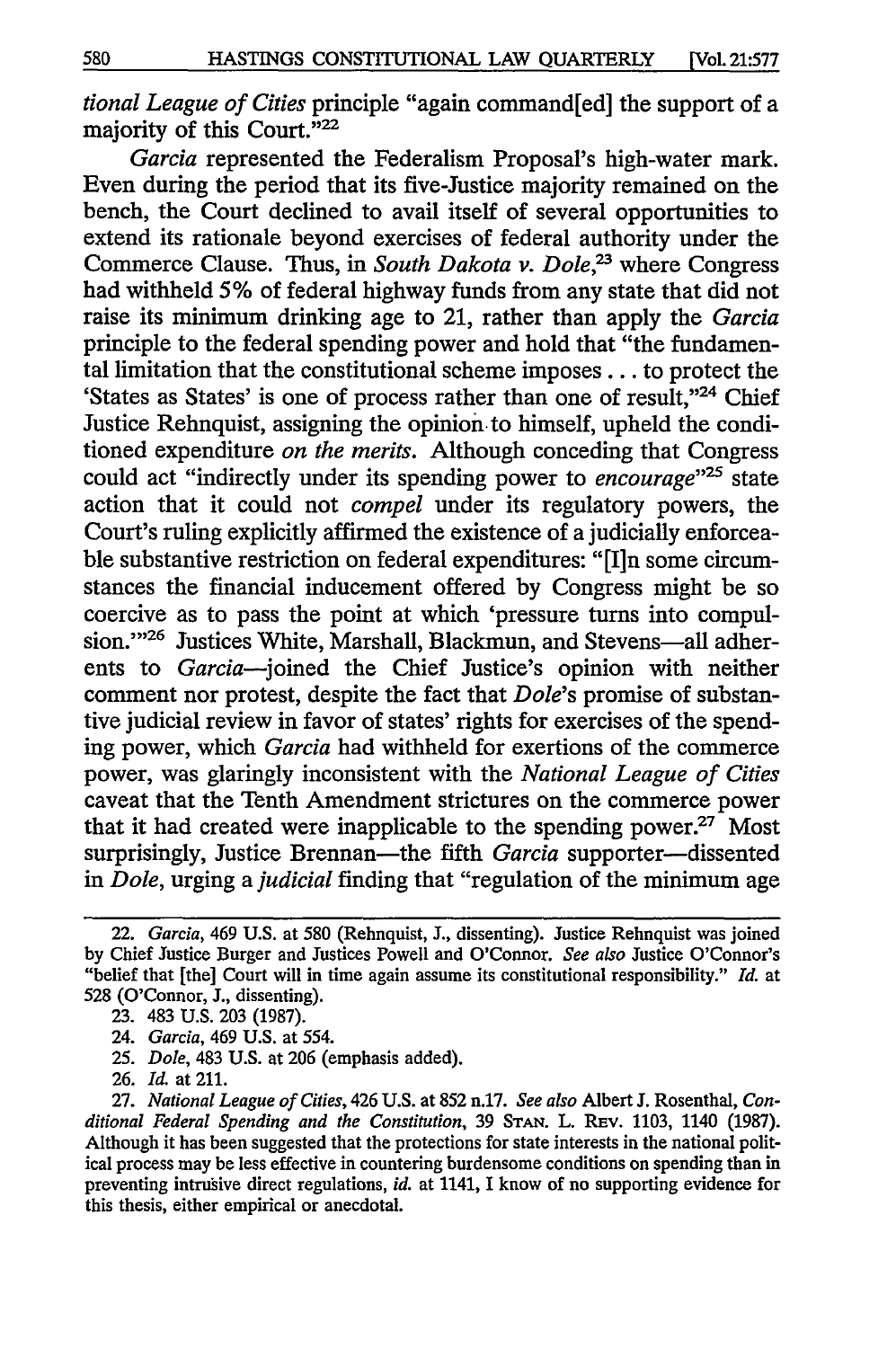of purchasers of liquor falls squarely within the ambit of those powers reserved to the States by the Twenty-first Amendment."28 This line of reasoning, of course, flatly contradicts the core of the Court's position *in Garcia* that "the Framers chose to rely on a federal system in which special restraints on federal power over the States inhered principally in the workings of the National Government itself, rather than in... [judicially enforceable] limitations on the objects of federal authority."29

A year later, the Court, following a slightly different path, reached the same conclusion as *Dole* with respect to the taxing power. In *South Carolina v. Baker*,<sup>30</sup> the Court upheld a provision of the Tax Equity and Fiscal Responsibility Act of 1982 which denied federal income tax exemption for interest earned on unregistered (or bearer) state bonds. First, the Court ruled that, even though Congress had acted here through use of the tax laws, the provision effectively *compelled* states to issue only registered bonds.<sup>31</sup> Still, this regulation was held to be constitutional under the *Garcia* analysis.<sup>32</sup> More significant for purposes of this discussion, the Court then responded to South Carolina's contention that congressional exercise of the taxing power in this instance violated the intergovernmental immunity of the states.<sup>33</sup> The five Justices who unqualifiedly joined the opinion of the Court in *Baker,* written **by** Justice Brennan, were the same five Justices who comprised the majority in *Garcia.34* Nonetheless, rather than relying on the Federalism Proposal and invoking "[tihe effectiveness of the federal political process in preserving the States' interests"<sup>35</sup> as they had in *Garcia*, these five Justices rejected South Carolina's claim of a limited congressional taxing power *on the merits.*

Whatever the reasons for the *Garcia* majority's hesitancy to apply that decision beyond the relatively narrow confines of the Commerce

- **30.** 485 U.S. **505** (1988).
- **31.** *Id.* at 511.

**<sup>28.</sup>** *Dole,* 483 U.S. at 212 (Brennan, **J.,** dissenting).

**<sup>29.</sup>** *Garcia,* 469 U.S. at **552.**

**<sup>32.</sup>** *Id.* at **512-15.** In a separate concurrence, Justice Scalia took the occasion to dissociate himself from "the proposition attributed to . . *. [Garcia]* in today's opinion, . . . that the 'national political process' is the States' only constitutional protection, and that nothing except the demonstration of 'some extraordinary defects' in the operation of that process can justify judicial relief." 485 U.S. at **528** (Scalia, J., concurring). Thus, Justice Scalia left little doubt as to his identifying with his indirect predecessor, Chief Justice Burger, in the camp of the *Garcia* dissenters. Justice Kennedy, who had succeeded Justice Powell, another *Garcia* dissenter, did not participate in the *Baker* decision.

**<sup>33.</sup>** *Id.* at **515-27.**

<sup>34.</sup> Justices Brennan, White, Marshall, Blackmun, and Stevens.

*<sup>35.</sup> Garcia,* 469 U.S. at **552.**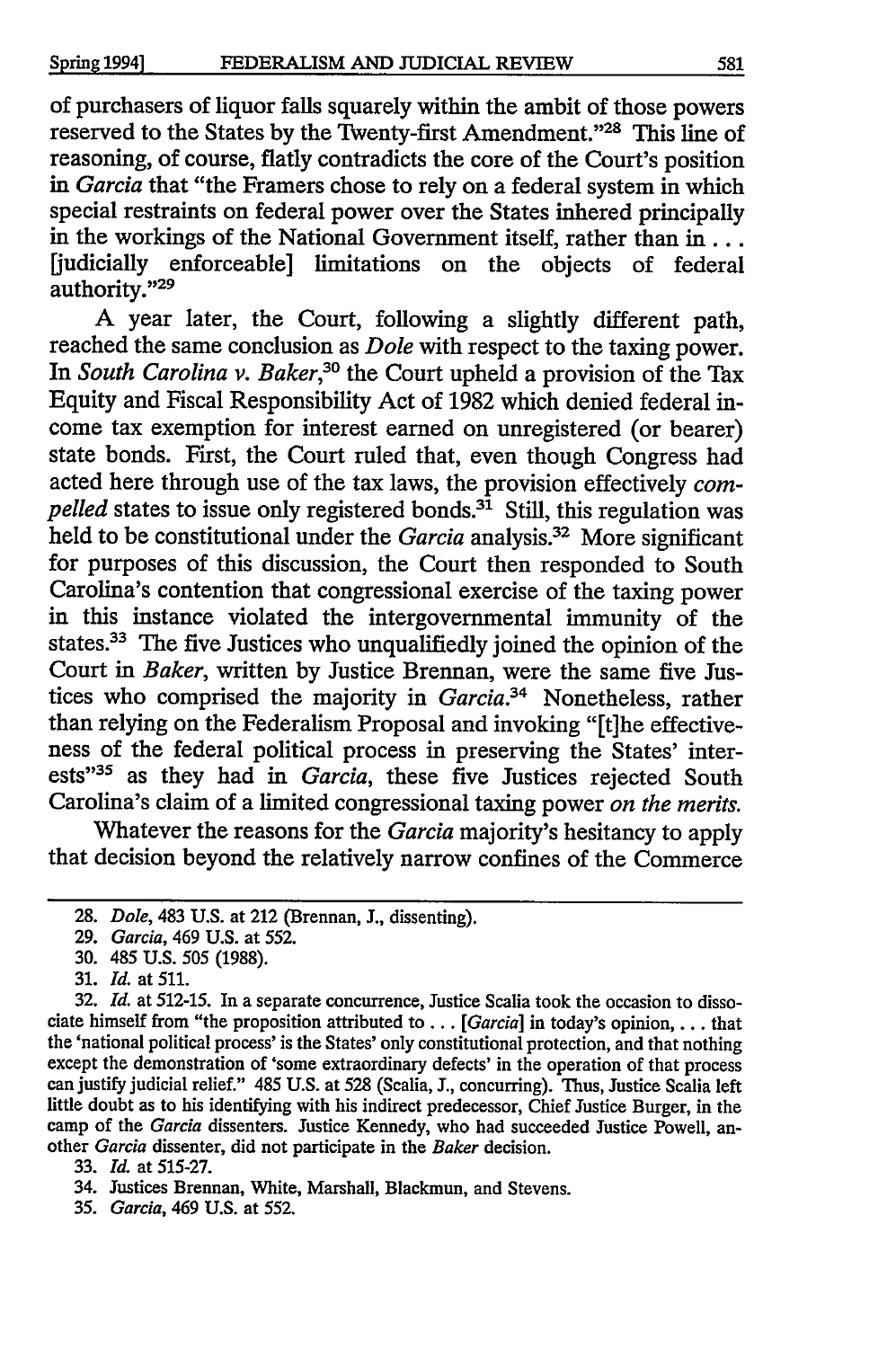Clause, the continued vitality of the fundamental premise for the *Garcia* rationale became seriously endangered on Justice Brennan's retirement in 1990. Within the year, the Court held in *Gregory v. Ashcroft36* that the Federal Age Discrimination in Employment Act did not apply to state judges, and therefore did not preempt a provision of the Missouri Constitution mandating retirement at age 70. The new majority, speaking through Justice O'Connor, invoked a principle of statutory interpretation that had been articulated in cases challenging congressional action as violative of the Eleventh Amendment as well as other instances of alleged federal intrusion into "the historic powers of the States:"<sup>37</sup> "[I]f Congress intends to alter the 'usual constitutional balance between the States and the Federal Government,' it must make its intention to do so 'unmistakably clear in the language of the statute."<sup>38</sup> Although the four remaining Justices who had comprised the prevailing five in *Garcia* all dissented in *Gregory,* the Court's "plain statement" rule furthered the Federalism Proposal's theme that the national judiciary should continue to play a substantial role in articulating the constitutional values of American federalism, by, for instance, following "its customary procedure of assuming, in the absence of clear contrary evidence, that Congress (or the executive) either did not intend or did not consider applications of its enactments that appear to test the limits of national power."<sup>39</sup> Moreover, contrary to the *Gregory* dissenters' criticism, the fact that the Court primarily relied on cases concerning the Eleventh Amendment<sup>40</sup> rather than the Tenth Amendment does not affect the analysis because both constitutional provisions similarly involve the scope of national power versus states' rights.<sup>41</sup> Nonetheless, the overall tenor of the *Gregory* opinion, which carried much of the flavor of the *Garcia* dissent, may have justified the *Gregory* dissenters' complaint that the Court's approach was "contrary to... our Tenth Amendment jurisprudence" and "contravene[d] our decisions in *Garcia."'42*

Although *Gregory* clearly reflected a change in the attitude of the new majority (which now included Justice Souter in place of Justice Brennan), the Court made no significant doctrinal modifications of

<sup>36. 111</sup> **S.** Ct. 2395 (1991).

<sup>37.</sup> *Id.* at 2401.

<sup>38.</sup> *Id.* (quoting Atascadero State Hosp. v. Scanlon, 473 U.S. 234, 242 (1985)).

<sup>39.</sup> CHOPER, JUDICIAL REVIEW *supra* note 1, at 240.

<sup>40.</sup> Atascadero State Hosp. v. Scanlon, 473 U.S. 234 (1985); Pennhurst State Sch. & Hosp. v. Halderman, 465 U.S. 89 (1984).

<sup>41.</sup> CHOPER, JUDICIAL REVIEW, *supra* note 1, at 395-97.

<sup>42.</sup> *Gregory,* 111 **S.** Ct. at 2408, 2410.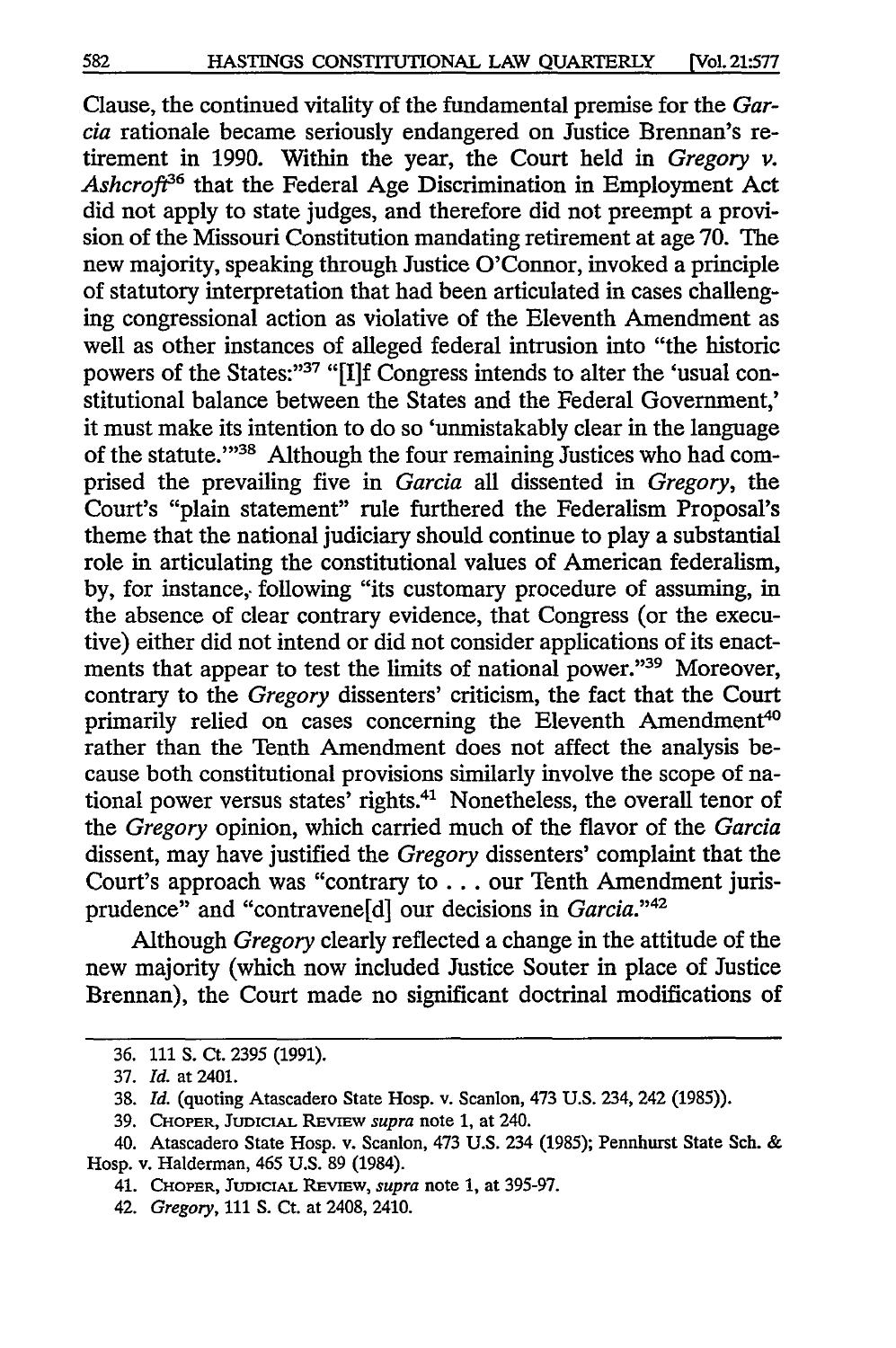the *Garcia* principle. That came about one year later. In *New York v. United States,43* the Court, again speaking through Justice O'Connor, held that a part of the Federal Low Level Radioactive Waste Policy Amendments Act of 1985—which stipulated that any state failing to provide for the disposal of the waste generated within its borders by 1996 would be deemed to take title to and be responsible for it-unconstitutionally invaded the "'residual and inviolable sovereignty' . . . . reserved explicitly to the States by the Tenth Amendment."<sup>44</sup> The six-Justice majority for this judgment—only the second since 1936 to invalidate national action under the Tenth Amendment<sup>45</sup>—was made up of those who had prevailed in *Gregory* (the four *Garcia* dissenters and Justice Souter) joined by Justice Thomas, who had replaced Justice Marshall at the beginning of the Term. The three remaining members of the *Garcia* Court dissented.

The essence of the *New York* Court's rationale was as follows: "Congress has substantial powers to govern the nation directly," and may "encourage a State to regulate in a particular way."46 For example, Congress may place conditions on the receipt of federal funds pursuant to the spending power, or require that the states either regulate according to federal standards or have state rules preempted by federal law under the commerce power.<sup>47</sup> However, "Congress may not simply 'commandeer' the legislative processes of the States by directly compelling them to enact and enforce a federal regulatory program."'48 The Court then asserted that, because "the Constitution would not permit Congress either simply to transfer radioactive waste from generators to state governments,"<sup>49</sup> or to "requir $[e]$ ... the

- 46. *Id.* at 2421, 2423.
- 47. *Id.* at 2423-24.

48. *Id.* at 2420. As to the contention that this policy derives from a "'lively debate among the Framers' on 'the question whether the Constitution should permit Congress to employ state governments as regulatory agencies,"' it "seems almost directly contradictory to views expressed by Madison and Hamilton. On at least four occasions, *The Federalist* appears to assert that the proposed federal government would have the authority to use state officers to carry out federal activities." H. Jefferson Powell, *The Oldest Question of Constitutional Law, 79 VA. L. REv. 633, 661 (1993).* 

49. *New York,* **112 S.** Ct. at 2428. The sole reason offered by the Court to support this pronouncement was that "such a forced transfer, standing alone, would in principle be no different than a congressionally compelled subsidy from state governments to radioactive waste producers." *Id.* But it may be similarly contended that application of the minimum wage requirement of the Fair Labor Standards Act to state and local governments, upheld in *Garcia,* "would in principle be no different than a congressionally compelled subsidy from state governments to" their employees.

**<sup>43. 112</sup> S. Ct. 2408 (1992).**

<sup>44.</sup> *Id.* at 2435.

<sup>45.</sup> *See supra* note 3 and accompanying text.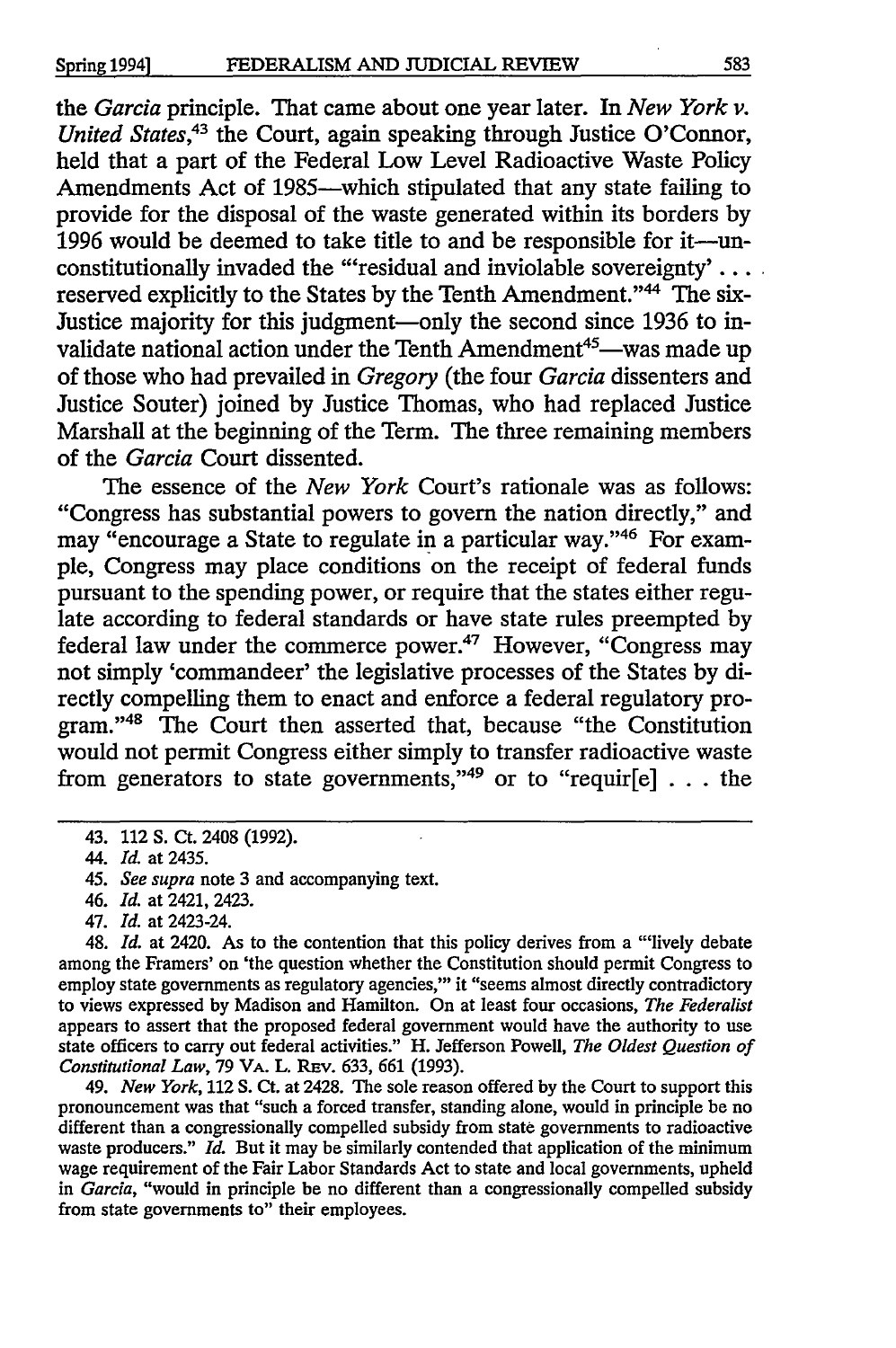States to become liable for the generators' damages," the statute's alternative afforded no constitutionally permissible "choice" at all. Rather, it instructed state governments to "regulat[e] **...** pursuant to Congress' direction."<sup>50</sup> The Court found no need to "revisit" *Garcia* because, like *National League of Cities* and *Wirtz,* that decision "concerned the authority of Congress to subject state governments to generally applicable laws," whereas *New York* was "not a case in which Congress ha[d] subjected a State to the same legislation applicable to private parties."<sup>51</sup> But, as Justice White pointed out in dissent, "[i]n no case has the Court rested its holding on such a distinction" and "an incursion on state sovereignty hardly seems more constitutionally acceptable if the federal statute that 'commands' specific action also applies to private parties."<sup>52</sup> Indeed, the idea of a restriction on Congress' ability to regulate the "States qua States" was at the core of the *National League of Cities* approach rejected in *Garcia.*

The primary justification advanced **by** the Court for its edict against congressional mandates of state regulations was that "the accountability of both state and federal officials is diminished" thereby: "Where the Federal Government directs the States to regulate, it may be state officials who will bear the brunt of public disapproval, while the federal officials who devised the regulatory program may remain insulated from the electoral ramifications of their decision."<sup>53</sup> There is good reason to doubt this hypothesis, particularly because **"[i]n** an age of high-powered special interest groups and mass communication, a truly disgruntled local electorate should not have problems in determining which governmental body is actually responsible."<sup>54</sup> But even if it were true, the Court's opinion offers no reason as to why this

**53.** *New York,* 112 **S.** Ct. at 2441.

**<sup>50.</sup>** *Id.* at 2413.

**<sup>51.</sup>** *Id.* at 2419-20.

**<sup>52.</sup>** *Id.* at 2441 (White, **J.,** dissenting). Moreover, there is neither evidence nor reason to believe that the security of states' rights or the values of federalism will carry any greater or lesser force in the dynamics of the national political process, *see infra* note **60,** depending on whether the congressional action is generally applicable rather than only targeting the states. *See infra* text accompanying notes **60-66;** *see also* **CHOPER, JUDICIAL REVIEW,** *supra* note **1,** at **176-90.**

<sup>54.</sup> Wayne **0.** Hanewicz, Note, New York v. United States: *The Court Sounds a Return to the Battle Scene,* **1993** Wis. L. REv. **1605, 1625. A** recent **full** page political advertisement on the subject of waste disposal sponsored **by** twenty major California organizations-including the Chamber of Commerce, the principal power companies, and labor union councils-contained no ambiguity as to which level of government was blameworthy: "For **30** years, California's waste was shipped to safe disposal facilities in Washington and Nevada.. **. .** The same federal law that allowed these two states to close their borders to California made each state responsible for taking care of its own waste." **S.F. CHRON.,** Jan. 24, 1994, at **A13.**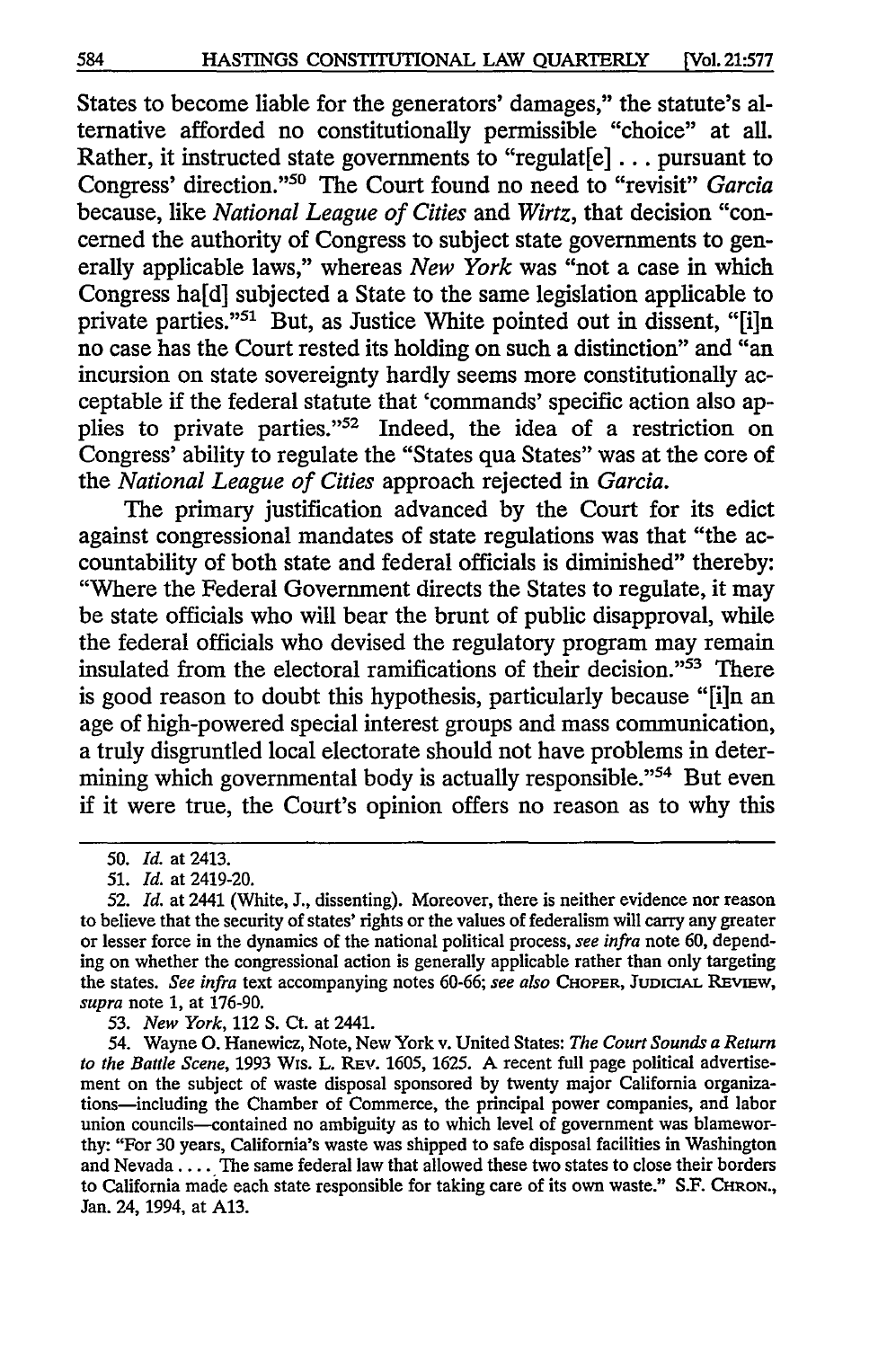particular value of federalism, as compared to the many other benefits that flow from our system of territorial division of power, should be secured by judicial review rather than by "[t]he effectiveness of the federal political process"<sup>55</sup> as decided in *Garcia*.

It is true, as Professor Hoke points out, that *New York's* approach may be distinguished from the *National League of Cities* regime that was discredited in *Garcia: New York* provides a "legal standard"<sup>56</sup>-Congress may not commandeer the legislative processes of the States by directly compelling them to enact and enforce a federal regulatory program—that is "judicially discoverable and . . . manageable"<sup>57</sup> in that it would "seem to permit reasoned, consistent application."<sup>58</sup> At the same time, however, Professor Hoke demonstrates the analytic and normative weakness of this newly announced legal standard: despite *New York,* "[a] multitude of methods remain available to the Federal government, either by direct regulation [preempting state law] or by indirect coaxing, to generate State participation in intergovernmental regulatory partnerships."<sup>59</sup> Indeed, it may be fairly asked whether the values of federalism are not better served when the national government enlists state cooperative efforts in resolving locally sensitive issues, in contrast to Congress' handling the matter through agents sent directly from Washington.

The difficulty in articulating a judicially enforceable principle for constitutional issues of federalism was one of the major justifications for the development of the Federalism Proposal,<sup>60</sup> as well as for the Court's adoption of the *Garcia* doctrine.<sup>61</sup> But the primary force that drove the Federalism Proposal (and that led to the Court's pronouncement in *Garcia)* was not just that "federalism issues involve considerations of practicality rather than principle,"<sup>62</sup> but that "state interests are forcefully represented in the national political process-

57. *Id.*

58. *Id.* at 574.

59. *Id.* at 496.

60. Because of the "highly pragmatic nature of federal-state questions," in that the "fundamental issue turns in large measure on the relative competence of different levels of government to deal with societal problems;" "the Court is no more inherently capable of correct judgment than its companion federal branches. Indeed, the judiciary may well be less capable" as to these matters in contrast to questions of individual rights which involve "government according to principle." CHOPER, JUDICIAL REVIEW, *supra* note 1, at 201-02.

**61.** The Court was troubled by "the elusiveness of objective criteria for 'fundamental' elements of state sovereignty." *Garcia,* 469 U.S. at 548.

62. **CHOPER, JUDICIAL** REvmw, *supra* note 1, at 2.

*<sup>55.</sup> Garcia,* 469 U.S. at 552.

<sup>56.</sup> Candice Hoke, *Constitutional Impediments to National Health Reform: Tenth Amendment and Spending Clause Hurdles,* 21 HASTINGS CONST. **L.Q.** 489, 495 (1994).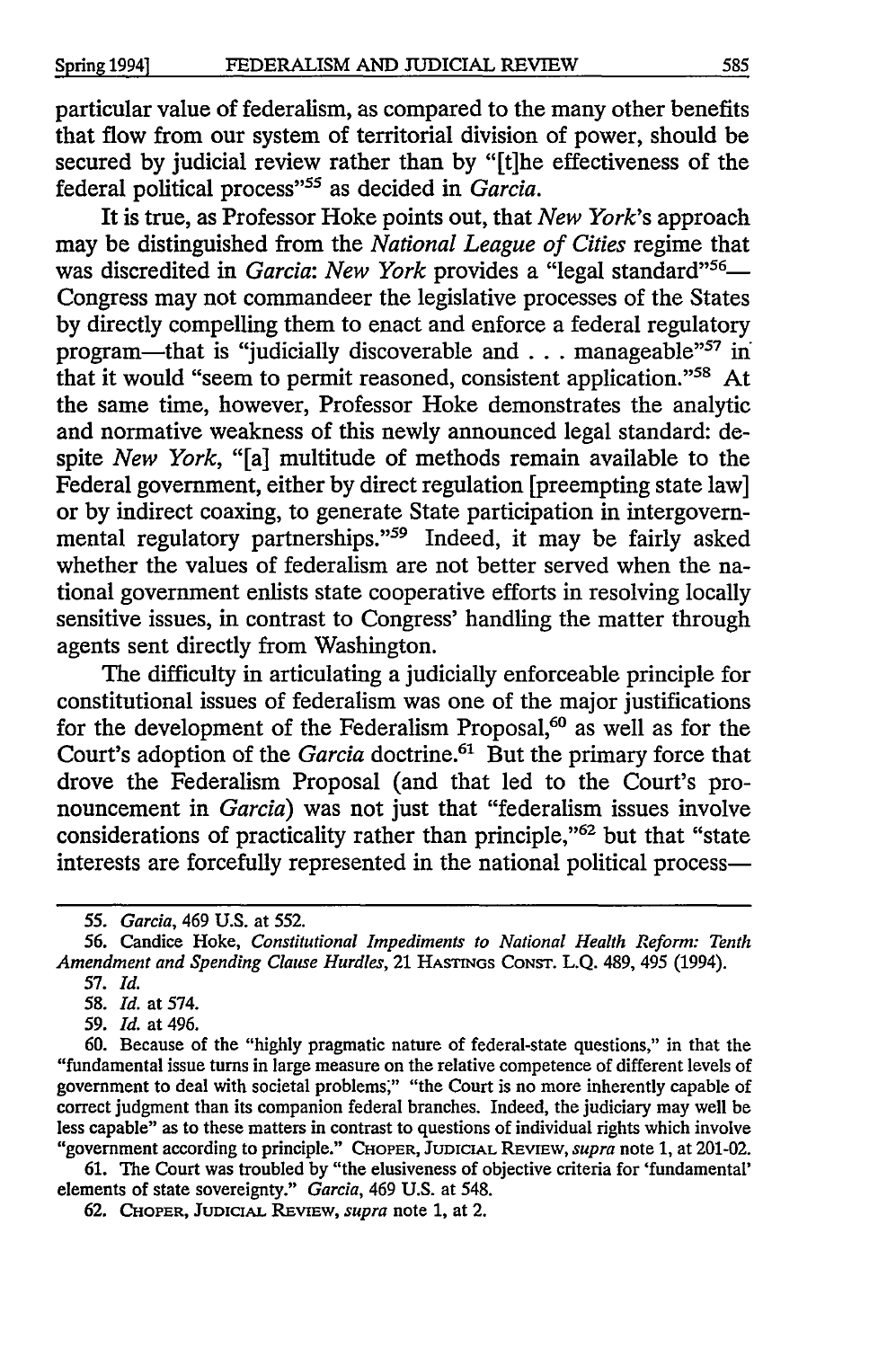which is peculiarly capable of fairly reconciling the competing interests .... When democratic processes may be generally trusted to produce a fair constitutional judgment, it advances the democratic tradition to vest that judgment with popularly responsible institutions."<sup>63</sup> The major development of my argument for the Federalism Proposal involved an effort to demonstrate this thesis both logically and empirically. Similarly, in *Garcia,* after first explaining that "the principal means chosen by the Framers to ensure the role of the States in the federal system lies in the structure of the Federal Government itself,"<sup>64</sup> the Court documented its conclusion that "[t]he effectiveness of the federal political process in preserving the States' interests is apparent even today in the course of federal legislation<sup>365</sup> by noting that "at the same time that the States have exercised their influence to obtain.., a substantial proportion of federal revenues into their own treasuries in the form of general and program-specific grants in aid, **-..** they have been able to exempt themselves from a wide variety of obligations imposed by Congress."<sup>66</sup>

Since *Garcia,* the record of the states' ability to secure their vital interests against federal encroachments without the aid of judicial review has been consistent with their earlier successes. Perhaps the most dramatic confirmation came within eight months after *Garcia* when Congress amended the Fair Labor Standards Act to substantially reduce its financial impact on state and local governments.<sup>67</sup>

**67.** For a case study, see Carol F. Lee, *The Political Safeguards of Federalism? Con*gressional Responses to Supreme Court Decisions on State and Local Liability, 20 URB.

<sup>63.</sup> *Id.* at 2, 203. In addition to the factors of (1) complexity in fashioning a standard for judicial review, (2) strong representation of state interests in the national political branches, and (3) ameliorating the conflict between judicial review and majoritarian democracy, I also observed that "the Court, in employing the power of judicial review and thus thwarting popular will by rejecting judgments of electorally responsible political institutions, expends its limited capital and diminishes its ability to gain compliance with the decisions it renders." *Id.* I pointed out that "[j]udicial validation of federal power as against states' rights has often placed the Court at the center of a storm of controversy... [as] have the Court's rulings invalidating such national action." Choper, *The Scope of the National Power, supra* note 1, at 1579. Thus, I urged that the Court's adoption of the Federalism Proposal would permit it both to avoid "needless adjudication of a troublesome category of constitutional issues **...** [and to strengthen] judicial review's central function of curbing majoritarian abuse of the constitutional liberties of the individual." *Id.* Although I stand by the importance of this consideration, if I were permitted only one clarifying statement in respect to the entire book, it would be to emphasize that this factor was supplementary to the others-a significant but nonetheless derivative benefit of my effort "to advance a principled, functional, and desirable role for judicial review in our democratic political system." CHOPER, **JUDICIAL** REvIEw, *supra* note **1,** at 2.

*<sup>64.</sup> Garcia,* 469 U.S. at 550.

<sup>65.</sup> *Id.* at 552.

**<sup>66.</sup>** *Id.* at 552-53.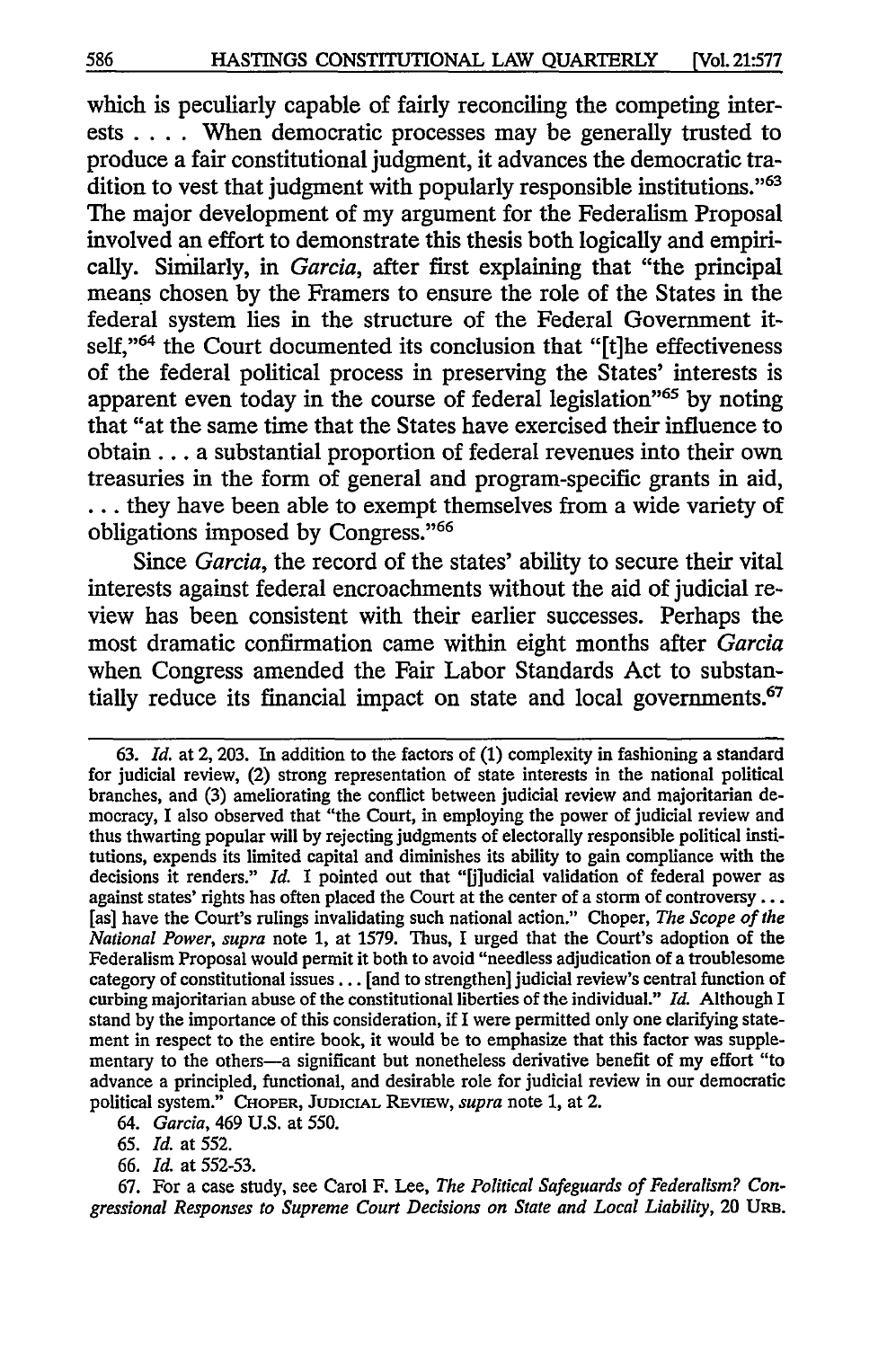The point, of course, is not that Congress *never* overcomes statevoiced protests to proposed national actions that burden local interests.<sup>68</sup> According to a recent study of the processes and outcomes of several congressional endeavors in this area, "the 'political safeguards of federalism' do not operate automatically to protect important state interests .... To assure that the values of federalism will be considered in Congress, state and local governments must make active efforts to protect their own interests."<sup>69</sup> But, the study reports, when they do, they often succeed.<sup>70</sup>

Ironically, the radioactive waste disposal legislation at issue in *New York* provides a powerful example of Congress' responding to state wishes when attacking a serious national problem. As Justice White's dissent recounts in detail, the federal provisions "resulted from the efforts of state leaders to achieve a state-based set of remedies to the waste problem" through "congressional sanction of interstate compromises they had reached."<sup>71</sup> As Professor Hoke confirms, the effort was to "guarantee that all State governments assumed responsibility for disposal of the [low-level radioactive waste] generated within their borders,"72 and not simply to have the states of Washington, Nevada, and South Carolina be the dumping grounds for the entire nation. A task force of the National Governors' Association had "urged that 'each state should accept primary responsibility for the safe disposal of low-level radioactive waste generated within its borders' and that 'the states should pursue a regional approach to the low-level waste disposal problem."<sup>73</sup> The state of New York had "participated and supported passage of this *[unanimously* approved congressional] legislation at both the gubernatorial and federal representative levels, and then enacted state laws specifically to comply with the deadlines and timetables agreed upon by the States in the 1985 Act."74 Although the "take-title" provision held invalid by the

**70. Id.**

- 72. Hoke, *supra* note 56, at 530.
- 73. *New York,* 112 S. Ct. at 2436 (White, **J.,** dissenting).
- 74. *Id.* at 2444.

LAW 301 (1988). For another example of this type of congressional response, see *Hospital Ass'n of N.Y. State, Inc, v. Toia,* 435 F. Supp. 819, 823, 825 (S.D.N.Y. 1977) (noting that after governors and state attorneys general complained, and New York was ordered to pay a judgment of forty million dollars, Congress repealed the requirement that states waive their Eleventh Amendment immunity as a condition for receiving Medicaid grants).

<sup>68.</sup> For illustrations of congressional rejections of state objections, see Lee, *supra* note 67, at 325, 333.

<sup>69.</sup> *Id.* at 333-35.

**<sup>71.</sup>** *New York,* 112 **S.** Ct. at 2435 (White, **J.,** dissenting).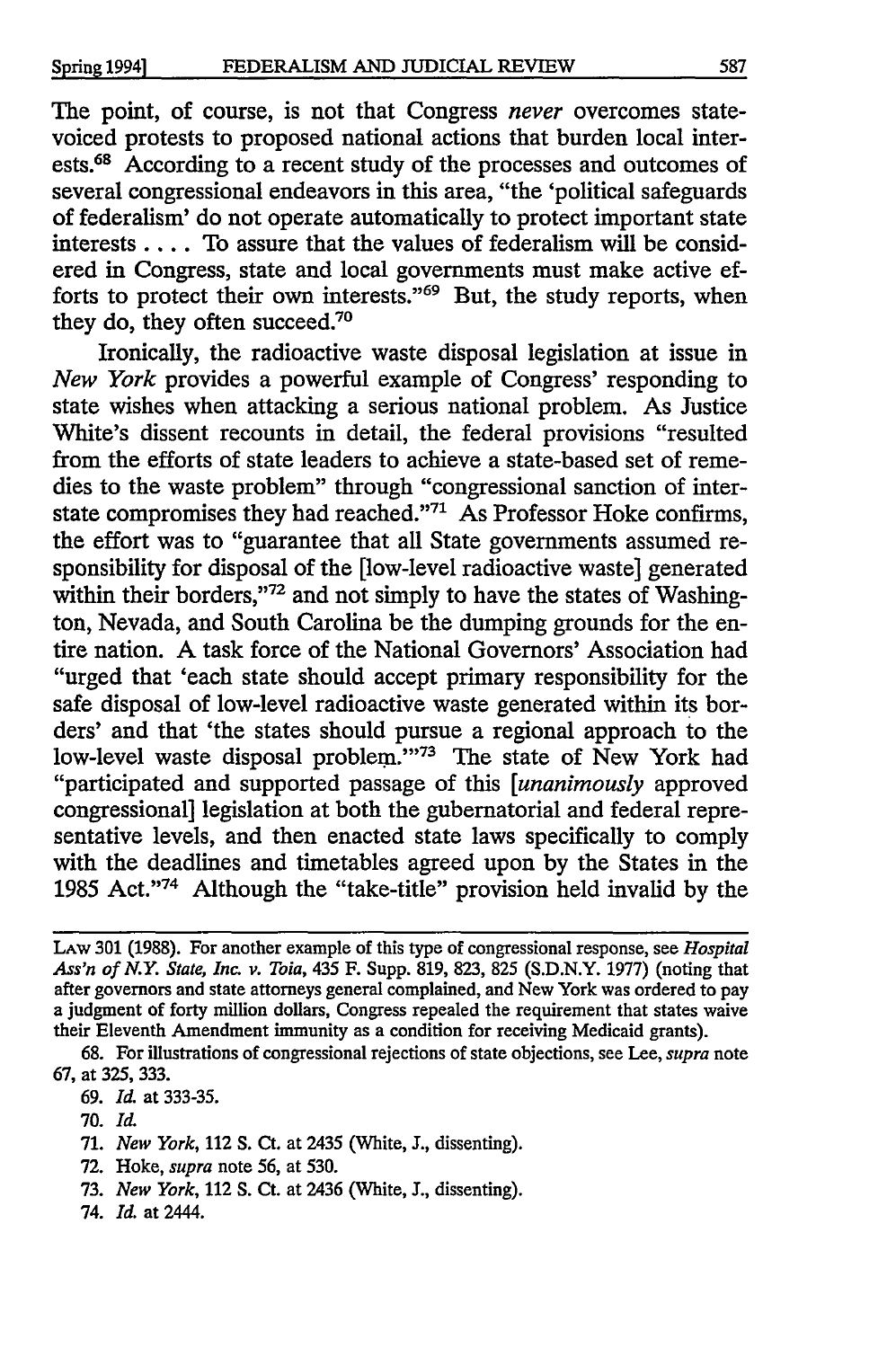Court had not been itself considered or recommended by state officials,75 the Governors' Task Force had plainly approved of congressional "sanctions to compel the establishment of new disposal sites"<sup>76</sup> within as few as two years after the 1985 amendments were passed. "If the structural theory ever should insulate congressional action from judicial review, surely *New York* was that case. The states had participated fully in the political process, and they had won the political battle."<sup>77</sup> That some states suffered distinctive burdens because of the shared responsibilities imposed upon them by the stateprompted federal legislation<sup>78</sup> is by no means unusual. A great many indisputably valid national regulations have a highly uneven impact on various states and regions of the country.<sup>79</sup>

Professor Hoke's article carefully reviews various models for national health regulation in light of possible constitutionally-based federalism defects that she sensitively and persuasively derives from the Court's analysis in *New York,* occasionally offering creative (although not illogical) extensions of the opinion's rationale.<sup>80</sup> In my view, however, a number of the constitutional problems that she discerns sharply illustrate additional shortcomings<sup>81</sup> of the renewed effort in *New York* to afford judicial protection for states' rights. Two examples stand out.

First, Professor Hoke examines the technique of imposing a federal tax "on private citizens and entities in any State that refuses to institute the Federal regulatory program." If this tax assesses a charge "that... far exceed[s] the costs of instituting the Federal program... States will again be faced with an ephemeral choice: either institute a regulatory program that meets Federal standards or take the political responsibility for substantially increased taxes on their citizenry."82 Although I have no quarrel with Professor Hoke's assessment of the reality, this move would appear plainly to be within Congress' spending power under longstanding principles. Indeed, it mirrors the provision of the Social Security Act of 1935 relating to unemployment compensation that was upheld by the Court in the landmark decision

*<sup>75.</sup> The Supreme Court, 1991 Term-Leading Cases,* **106** HARV. L. REv. 163, 177 n.37 (1992).

<sup>76.</sup> *New York,* 112 S. Ct. at 2436 (White, **J.,** dissenting).

<sup>77.</sup> Deborah J. Merritt, *Republican Governments and Autonomous States: A New Role for the Guarantee Clause,* **65 U.** COLO. L. REv. (forthcoming 1994).

<sup>78.</sup> Hoke, *supra* note **56,** at 559-60.

**<sup>79.</sup>** *See* **CHOPER, JUDICIAL REVIEW,** *supra* note **1,** at **190-93.**

<sup>80.</sup> *See, e.g.,* Hoke, *supra* note 56, at 550-573.

<sup>81.</sup> *See supra* note 49.

<sup>82.</sup> Hoke, *supra* note 56, at 565-66.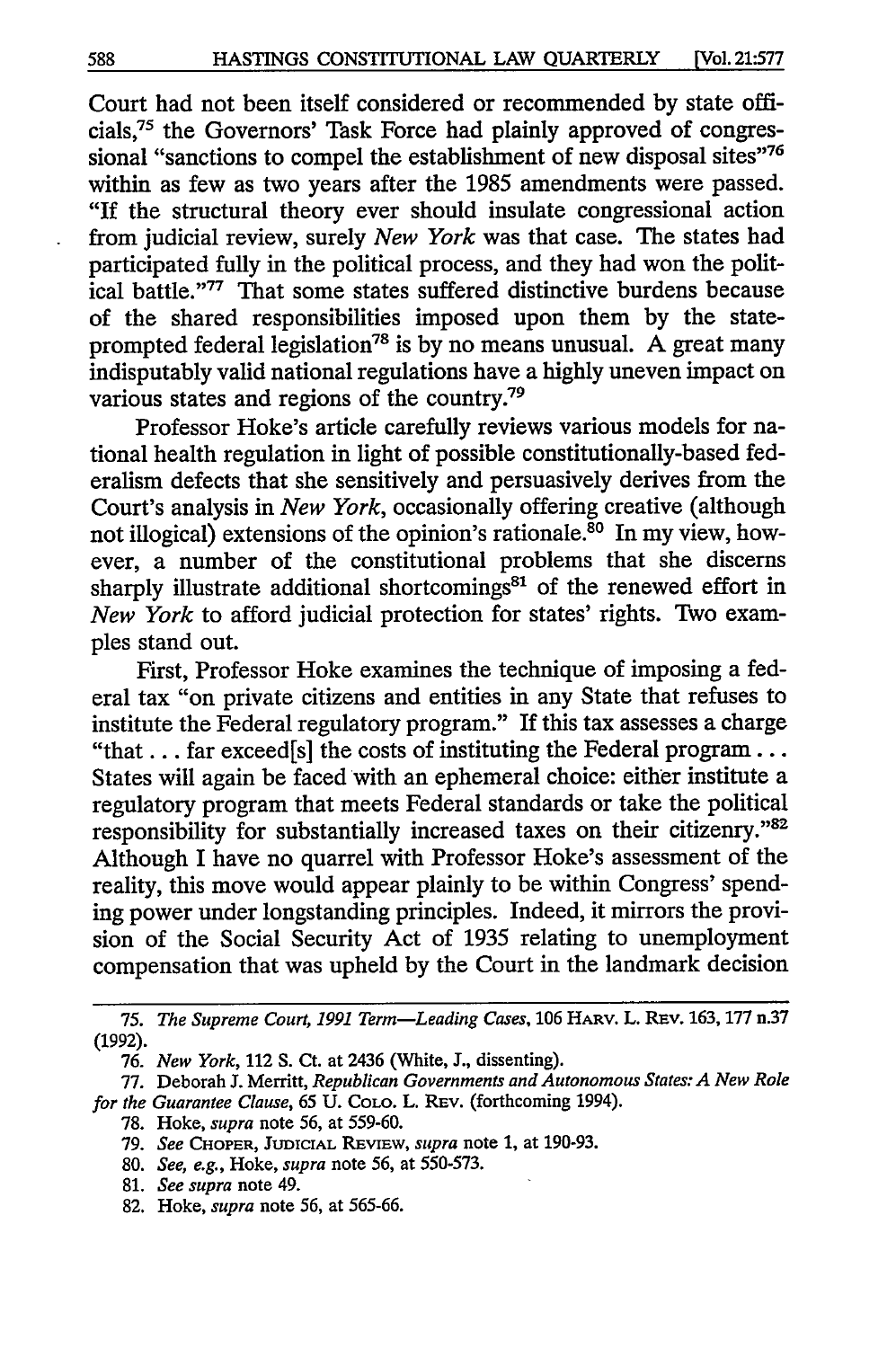of *Steward Machine Co. v. Davis:83* A federal tax, payable into the general funds of the Treasury, was imposed on all employers of eight or more persons. If the taxpayer contributed to a state-created unemployment fund that was certified as meeting certain minimum federal standards, the taxpayer was entitled to credit such contributions up to an amount of ninety percent of the federal tax. But if the employer's state chose not to institute a system of unemployment compensation no benefits flowed to anyone in the state.<sup>84</sup> Faced with a "Hobson's choice" similar to that described by Professor Hoke, all the states quickly fell into line. <sup>85</sup>

Second, Professor Hoke reviews the model whereby "the Federal government commands States to engage in a particular regulatory activity .... If the State fails to do so ... the Federal government implements the program within the noncomplying State and charges the State a 'fee' or tax for the regulatory program."<sup>86</sup> She concludes, *"New York* clearly undermines the constitutionality of this strategy, for the scheme again presents States with ephemeral 'choices."<sup>87</sup> Because "the provisions do not impose any structural incentive upon the Federal government to keep the costs of programs reasonable,"88 the states must "either accept the open-ended liability of paying the Federal government's expenses in establishing and maintaining the program or 'regulate according to the instructions of Congress."<sup>89</sup> As a practical matter, however, the state's choice here is realistically no more restricted nor its liability more open-ended than when it is told, as in *Dole,* that the spending power authorizes Congress to withhold federal highway funds if the state does not raise its drinking age;<sup>90</sup> or, as in *Baker,* that the taxing power enables Congress to deny federal income tax benefits for any state bonds that are unregistered;<sup>91</sup> or, as in *Garcia,* that the commerce power permits Congress to require the states to pay all its employees the minimum hourly wage as well as overtime rates if they work more than forty hours per week.<sup>92</sup> Indeed, rather than formally imposing a "tax" or "fee" on the states under either the taxing or regulatory powers, Congress might instead

- 86. Hoke, *supra* note 56, at 558.
- 87. *Id.* at 561.
- 88. *Id.* at 560.
- 89. *Id.* at 561 (quoting *New York,* 112 **S.** Ct. at 2428).
- 90. *Dole,* 483 U.S. at 211-12.
- 91. *Baker,* 485 U.S. at 511-15.
- 92. *Garcia,* 469 U.S. at 554-56.

**<sup>83. 301</sup> U.S.** 548 (1937).

<sup>84.</sup> *Id.* at 574-76.

<sup>85.</sup> *Id.* at 587.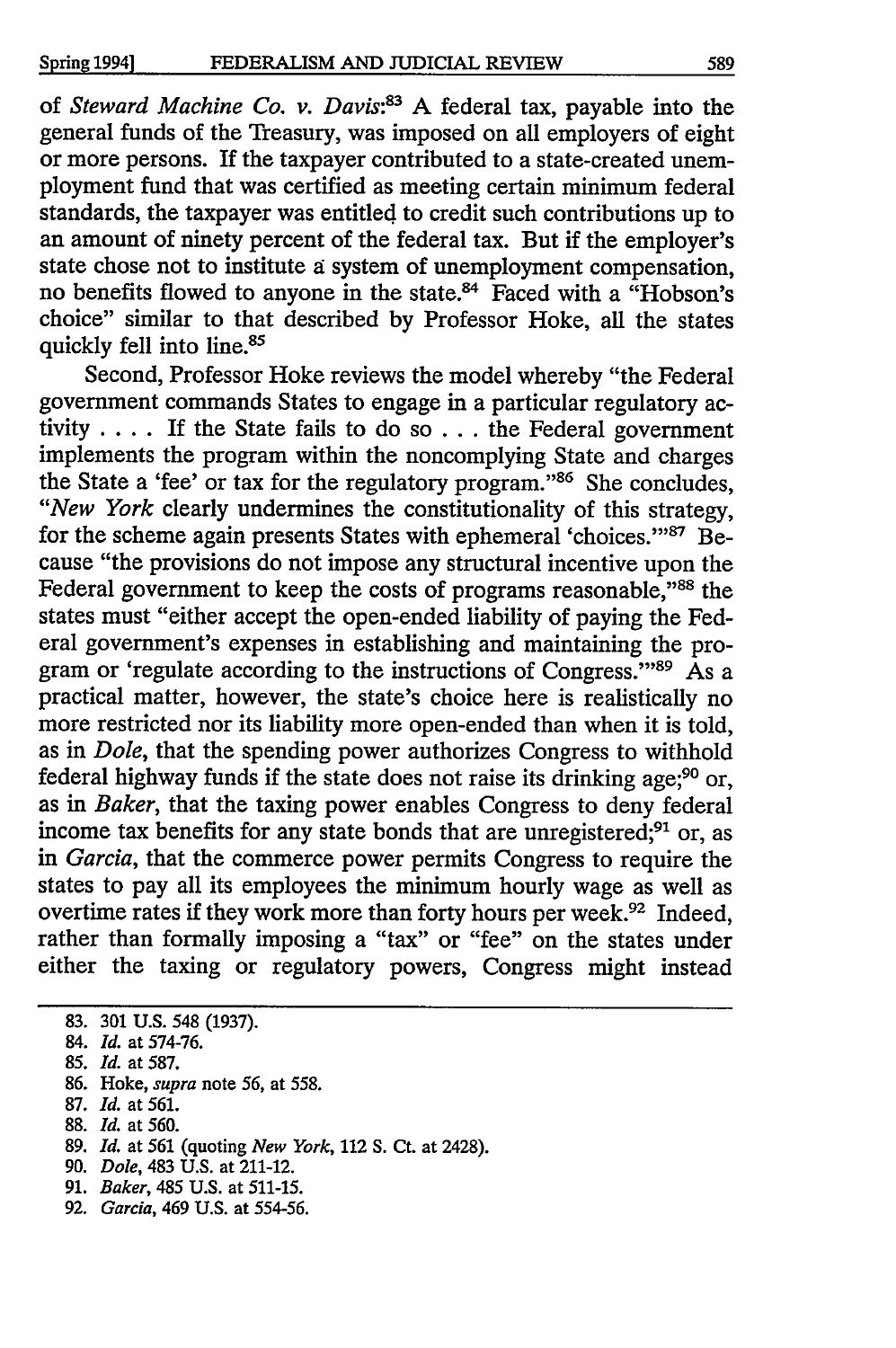achieve the identical result by invoking its even broader conditioned spending power and simply reducing certain federal subsidies to the state by the amount that it costs the federal government to administer its health program within the noncomplying state.

A majority of the Justices now on the Supreme Court are plainly unsympathetic to the *Garcia* approach.93 Thus, it appears that the Court will be inclined to invalidate national executive or legislative actions that it feels "go too far" in curtailing state sovereignty, either by chipping away at *Garcia,* as it did in *New York,* or by directly overruling that decision as originally promised by then-Chief Justice Rehnquist. Professor Hoke evidently finds this to be a "salutary result,"<sup>94</sup> believing that "the very survival of State governments as independent sources of law and policy is seriously threatened if the Tenth Amendment is not justiciable."<sup>95</sup>

In my view, however, this apocalyptic judgment is neither supported by the actual data nor avoided by the Courts' reinstatement of *National League of Cities.* First, I do not believe that the Federalism Proposal is the product of "a legal and political culture that finds federalism outmoded and its underlying values... unpersuasive."96 The fact is that state and local governments have flourished and expanded greatly<sup>97</sup> during the sixty years that the Court has operated on "the proposition that the political process alone sufficiently protects federalism and its underlying values."<sup>98</sup> It would be a serious mistake to equate the enormous growth of the national government during this period with a diminution of state and local power. Moreover, while disillusionment with the efficacy of the national government has increased dramatically in the opinion of the general public, as well as many of its elected representatives in the political branches, perhaps because, as Professor Hoke herself recognizes, "the *American people* realize that their ability to assure a government responsive to their values and desires will be difficult to achieve if most or virtually all

<sup>93.</sup> The only identified remaining adherents are Justices Blackmun and Stevens. Justice Ginsburg-who has now replaced Justice White, one of *Garcia's* most enthusiastic backers-has clearly perceived *Garcia's* implications, see Brock v. Washington Metro. Area Trans. Auth., 796 F.2d 481, 484 n.6 (D.C. Cir. 1986), but has yet to indicate her view of the matter.

<sup>94.</sup> Hoke, *supra* note 56, at 574.

<sup>95.</sup> *Id.* at 575.

<sup>96.</sup> *Id.*

**<sup>97.</sup> CHOPER, JUDICIAL** REvIEw, *supra* note **1,** at 188-90.

<sup>98.</sup> *Id.*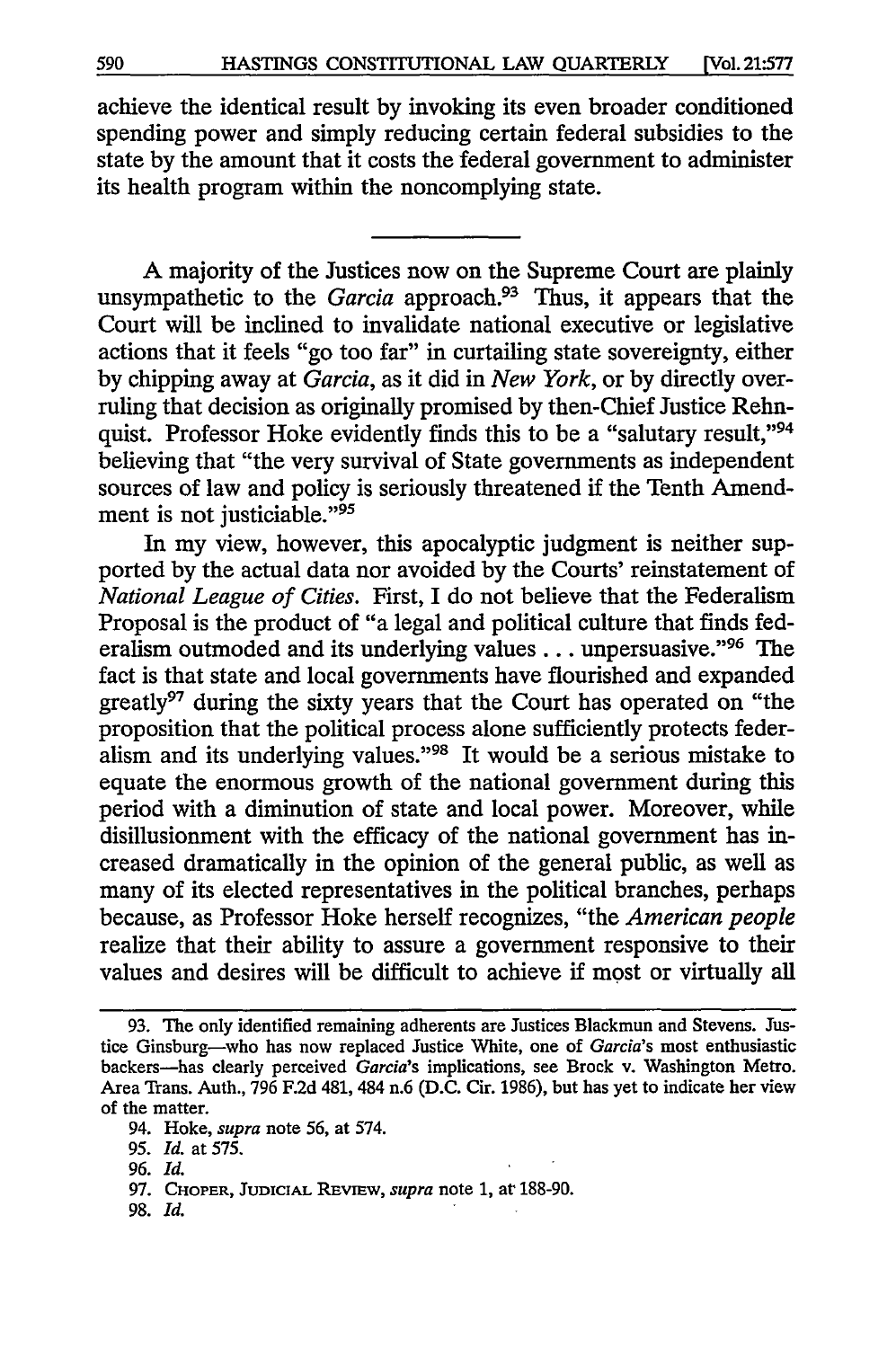power to decide policy resides in one national capital."<sup>99</sup> Second, even the most avid proponents of the Court's return to a more activist posture in regard to states' rights usually acknowledge, as Professor Hoke has written,<sup>100</sup> that judicial enforcement of the Tenth Amendment serves the cause of federalism largely as a matter of form rather than substance. $101$ 

**<sup>99.</sup>** Hoke, *supra* note 56, at 547 (emphasis added).

*<sup>100.</sup> See supra* text accompanying note 59.

<sup>101.</sup> For consideration of how judicial review may actually work to the detriment of state sovereignty, see CHOPER, **JUDICIAL REvIEw,** supra note 1, at 226-28.